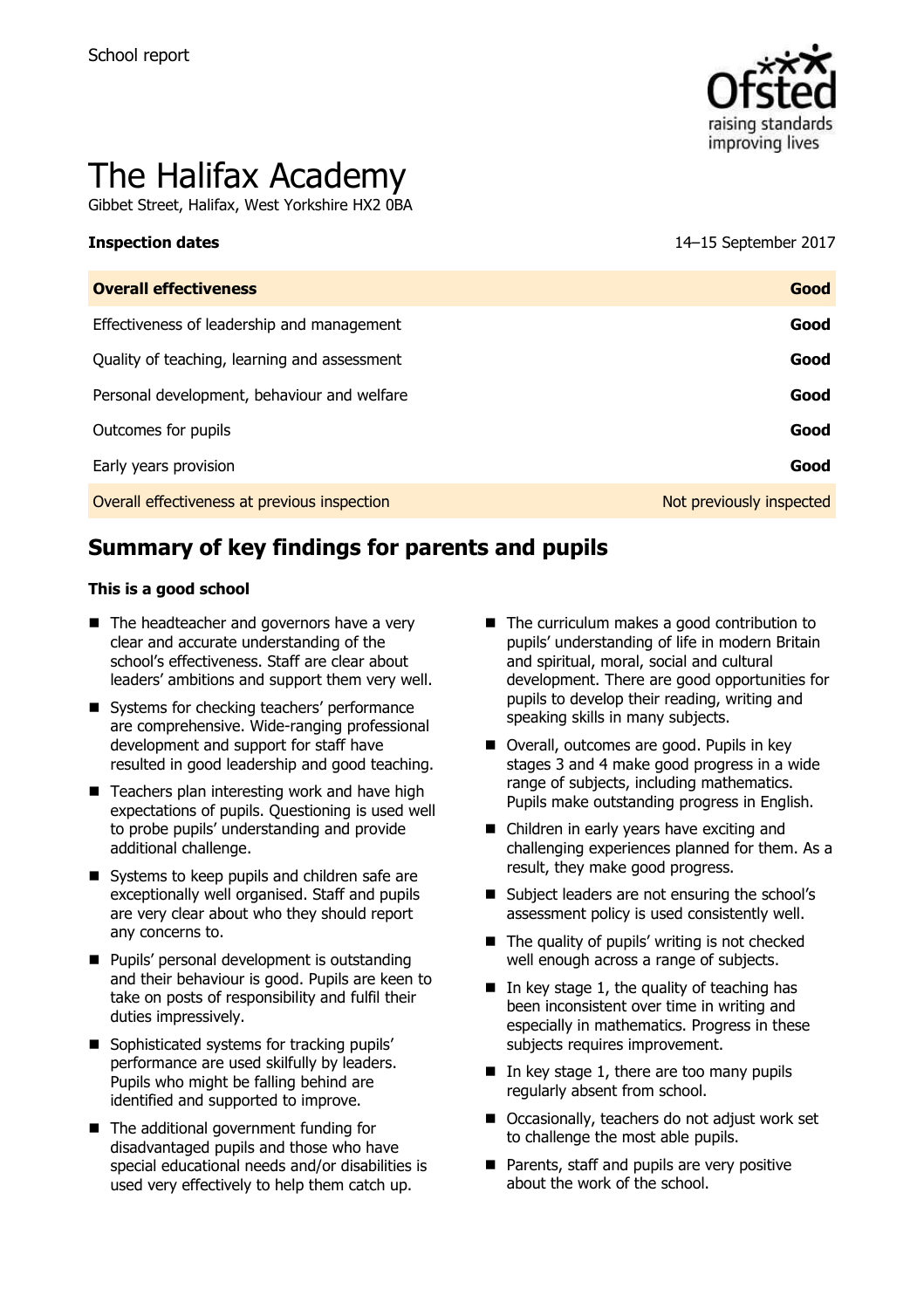

# **Full report**

### **What does the school need to do to improve further?**

- Further improve the quality of teaching to strengthen pupils' outcomes by ensuring that:
	- classwork is adjusted when necessary to offer greater challenge, particularly for the most able
	- teachers make sure the quality of pupils' writing is of the highest standard
	- pupils' misconceptions are swiftly addressed to increase their progress.
- Improve the quality of education in key stage 1, by:
	- quickly increasing progress in mathematics so that attainment is at least average
	- setting work, especially in mathematics, that matches the needs and abilities of pupils
	- increasing the proportion of pupils who attain greater depth in writing so it is at least average
	- decreasing the numbers of pupils who are regularly absent from school.
- Increase the impact of leaders and managers by making sure that:
	- subject leaders ensure that the school's assessment policy is used consistently well by staff
	- the quality of teaching in key stage 1 is consistently good.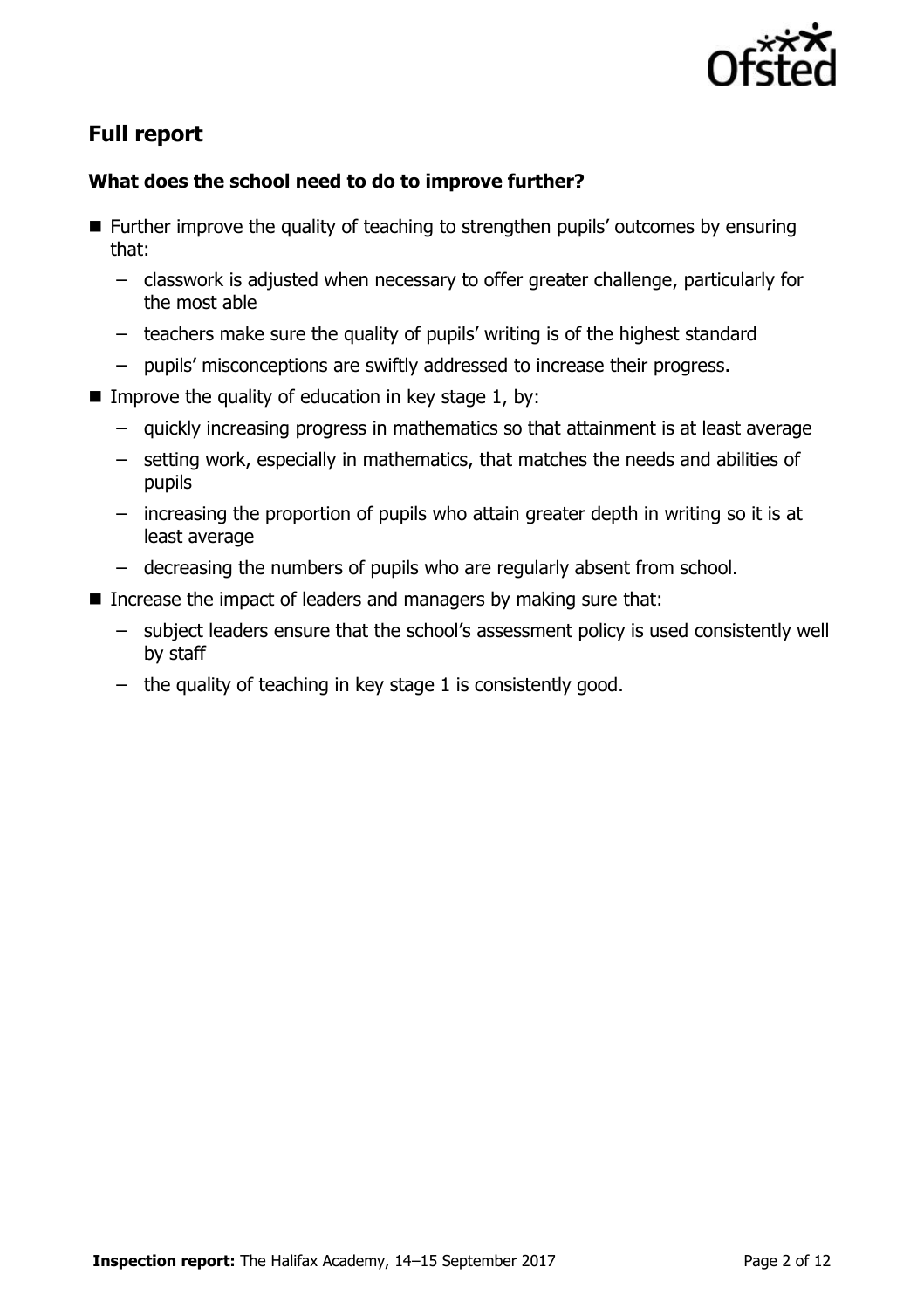

# **Inspection judgements**

#### **Effectiveness of leadership and management Good**

- The headteacher, governors and other leaders are ambitious for the pupils. Since the opening of the academy, they have had an unwavering commitment to improving the quality of teaching, pupils' outcomes and aspects of leadership. Consequently, all are good and the overall effectiveness of the school is good.
- Staff and pupils are positive about leaders, recognising and welcoming the challenge they bring in raising standards. Staff morale is high and pupils are proud of their school.
- Leaders and governors have an accurate and deep understanding of the school's strengths and weaknesses. They have taken very effective action to improve pupils' outcomes. For example, they identified that least-able pupils in mathematics were not making enough progress by the end of key stage 4 and they have remedied this. Leaders track pupils' progress exceptionally well using a wide range of information. Swift action is taken to help pupils catch up should they be falling behind.
- The quality of teaching is checked regularly using a wide range of information. Systems for checking the performance of staff are thorough and linked to staff's professional development. Each week, there are four hours of professional development activity for all staff. Coaching for improvement, sharing of best practice among staff and educational research are well established. As a result, teaching is good overall. Leaders have tackled weaker teaching in the primary phase and secured improvements. However, more has to be done to secure good teaching and good progress for pupils throughout key stage 1.
- Recently qualified and newly qualified teachers are given good support to help them develop good teaching skills. The school supports initial teacher education and has, over time, used this work as a recruitment strategy to employ new teachers.
- Improving middle leadership has been a priority in recent years. Middle leaders, including subject leaders, speak enthusiastically about the support and training they have received. Middle leaders are playing their part well. However, subject leaders have not checked thoroughly that staff are using the school's assessment system consistently well to spot pupils' misconceptions.
- Leaders have developed a curriculum that is well matched to pupils' prior learning, future goals and current learning needs. A broad range of courses are studied throughout the school, with a good emphasis on English and mathematics. Least-able pupils, including disadvantaged pupils and those who have special educational needs and/or disabilities, have bespoke support to catch up in English and mathematics so they can access all the wider subjects on offer. The additional government funds for disadvantaged pupils, those who have special educational needs and Year 7 catch-up are well spent.
- The primary school physical education and sports funding is used well. For example, it has been used to provide good-quality sports equipment for pupils and specialist coaching in gymnastics and dance to increase teachers' skills in these sports.
- The curriculum makes an outstanding contribution to pupils' personal development and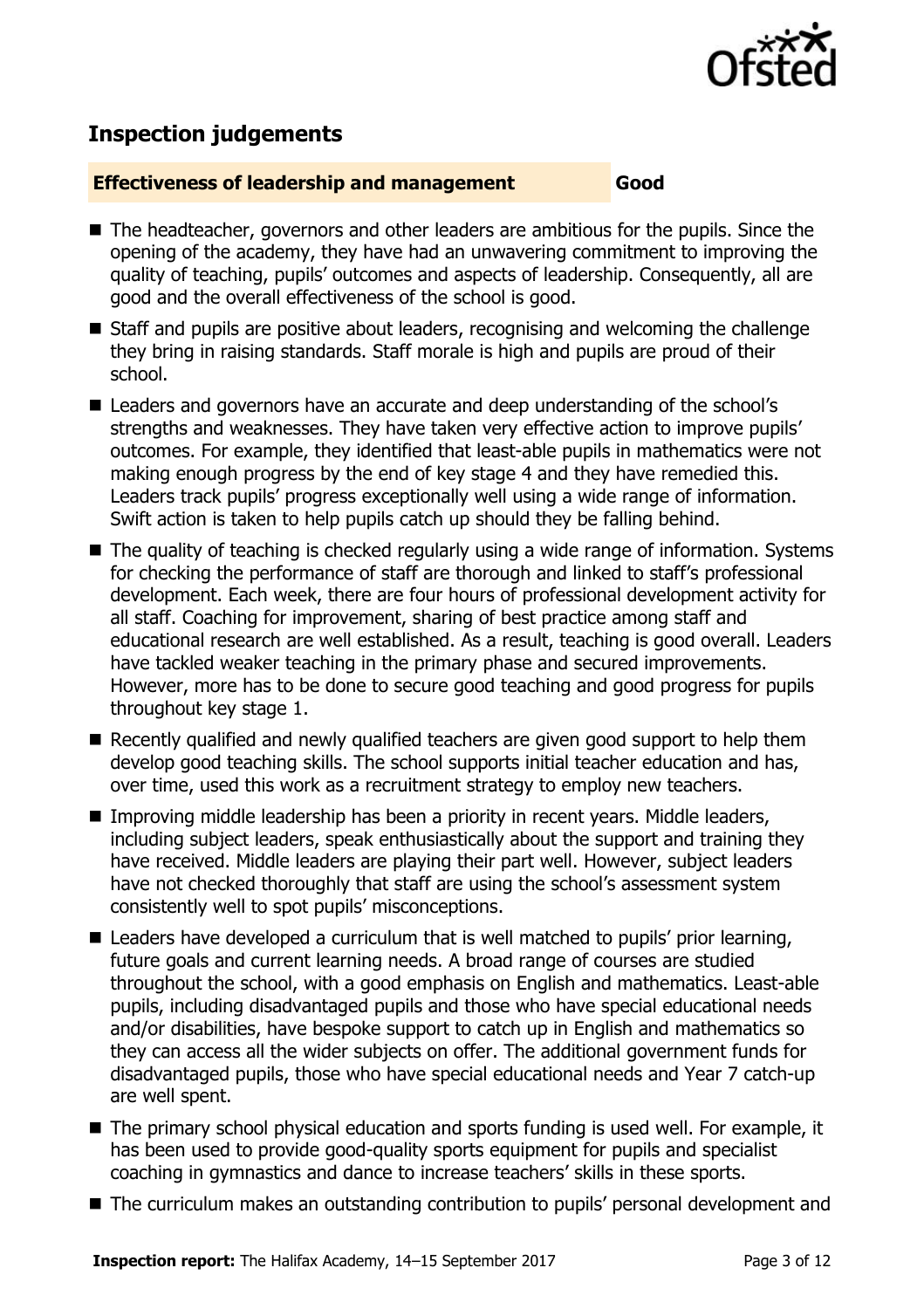

welfare. Pupils' wider development needs are met through a carefully planned 'Hearts and Minds curriculum'. This develops pupils' speaking and presentation skills as well as giving them an excellent understanding of fundamental British values. Pupils' spiritual, moral, social and cultural development is progressing very well. Throughout the school, pupils are clear about what is expected of them and socialise well together. They have time each day to reflect on what is happening in the world and a good understanding of cultural diversity.

- **Parents participate well in family activities in the primary phase, which helps to boost** partnerships with the community. Discussions with parents and an analysis of parental questionnaires, submitted by the school, indicate that parents are very positive about leadership in the school.
- External support is used wisely to check the leaders' judgements and to provide support for improvement.

#### **Governance of the school**

- Governors have a good range of skills, including expertise in education and safeguarding. They know the school well because they expect and receive high-quality information from leaders. They check leaders' views on the performance of the school using independent reviews. Governors are clear about the strengths and key priorities for improving the school. They have a clear understanding of the performance of the school in comparison to other schools nationally.
- Governors hold leaders to account for the performance of the school. They review leaders' performance as well as that of teachers and link their pay to performance. They challenge leaders when necessary. Governors have a good understanding of the performance of all aspects of the school. For example, they could speak confidently about the performance of the various departments and the key stages.
- Governors are clear about the impact of the additional finances for disadvantaged pupils, those who have special educational needs and/or disabilities as well as the sports funding and Year 7 catch-up funding. Governors take a strategic overview of the school, linking their actions to their high aspirations for the pupils.

### **Safeguarding**

- The arrangements for safeguarding are effective. Safeguarding records are of high quality. They exhibit clearly the school's commitment to keeping children safe, particularly the most vulnerable children. Strong links with parents and external agencies are evident. School leaders are tenacious in making sure safeguarding issues are dealt with swiftly.
- Leaders have had a sharp focus on safeguarding children. Staff are well trained, knowledgeable and vigilant about safeguarding matters. The school's safeguarding team checks staff's knowledge regularly and updates them when appropriate. Staff and pupils know what to do should they have any concern relating to safeguarding matters. There is a strong culture of safeguarding across the school.
- Governors have expertise in safeguarding and have made sure staff are fit to work with children and the school fulfils all statutory requirements for keeping children safe in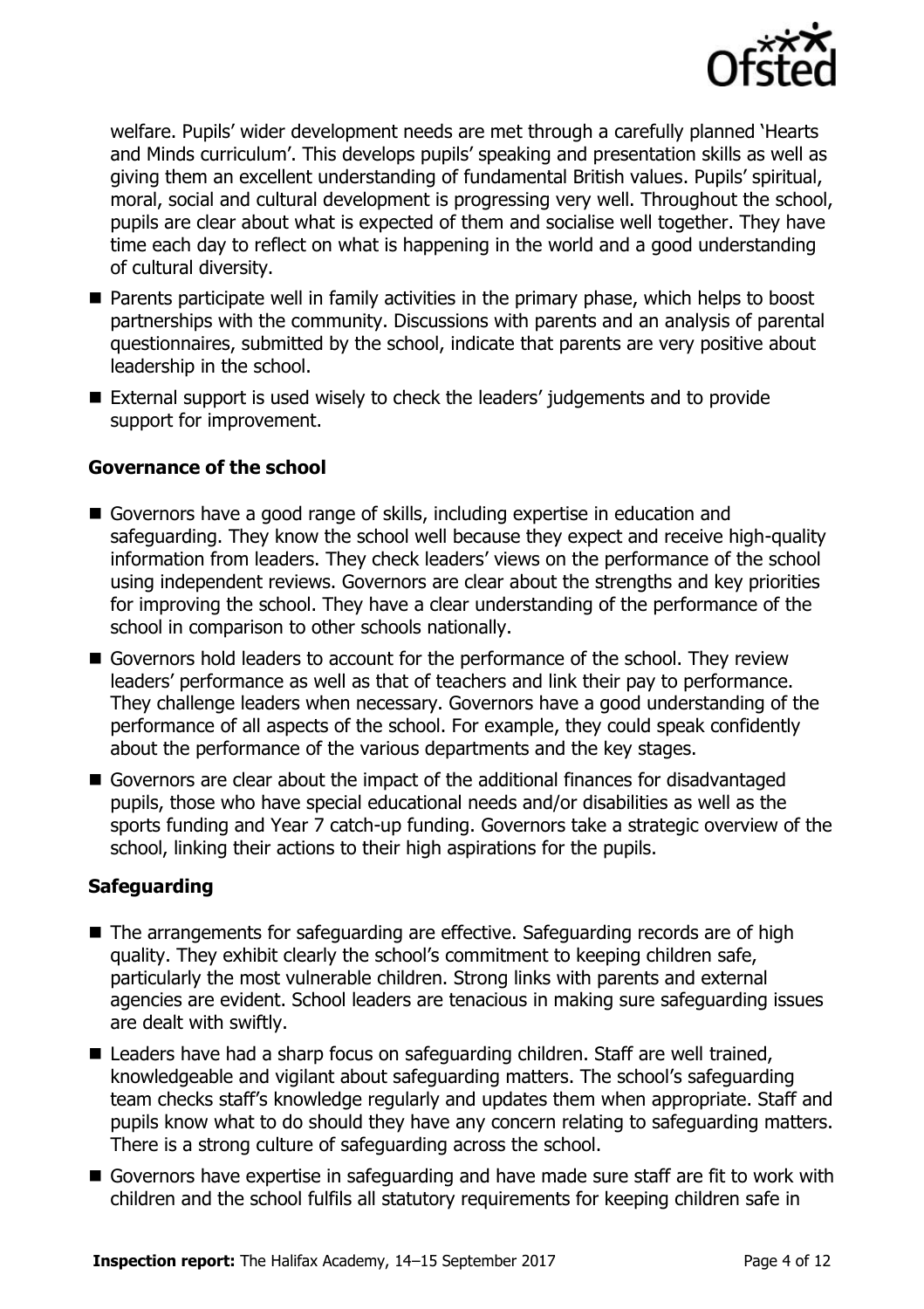

education.

#### **Quality of teaching, learning and assessment Good**

- Overall, the quality of teaching is good. In key stages 3 and 4, teaching is consistently good and is stronger than in key stage 1. Over time, in key stage 1 there has been inconsistent teaching although there are signs that this is improving.
- The headteacher's relentless focus on checking teaching and providing very effective training for staff has led to the quality of teaching being good overall.
- Teachers plan interesting work for pupils and, when possible, link the work to real-life experiences. This leads to good engagement with pupils being keen to learn and presenting their work well. Teachers' good subject knowledge supports pupils well across a wide range of subjects.
- Teachers have high expectations of what pupils can achieve. This is helping pupils to make good progress. Usually, work set is challenging and pupils respond well by persisting with challenging tasks and developing good knowledge, skills and understanding in their subjects. However, pupils' work in key stage 1 is not well matched to their abilities, especially in mathematics, and this slows pupils' progress.
- Teachers use good questioning skills to involve pupils in thinking deeply about what is being learned. They give pupils time to respond fully and use pupils' responses to strengthen the understanding of others.
- Pupils' work is usually checked well in class and adjusted, when necessary, to offer additional challenge or support. However, there are times when work for the most able pupils is too easy and this is not spotted quickly enough to challenge them to make good progress. There are many good opportunities for pupils to develop their writing skills across a wide range of subjects. However, the quality of pupils' responses is not checked well enough to make sure that English grammar, punctuation and spelling is accurate.
- Overall, teachers' assessment of pupils' work is accurate. Usually, misconceptions are picked up in pupils' work and resolved. However, the school's assessment policy to check pupils' work is not applied consistently well across subjects. There are times when teachers' assessments have not picked up pupils' misunderstanding and this slows their progress.
- Good relationships and mutual respect exist between pupils and adults. Lessons flow smoothly, with pupils appreciating the help and advice they get from their teachers.

### **Personal development, behaviour and welfare Good**

### **Personal development and welfare**

- The school's work to promote pupils' personal development and welfare is outstanding.
- The vast majority of pupils take great pride in their work and are very determined to finish the tasks set for them. Pupils are very smart in their uniform and wear it with pride.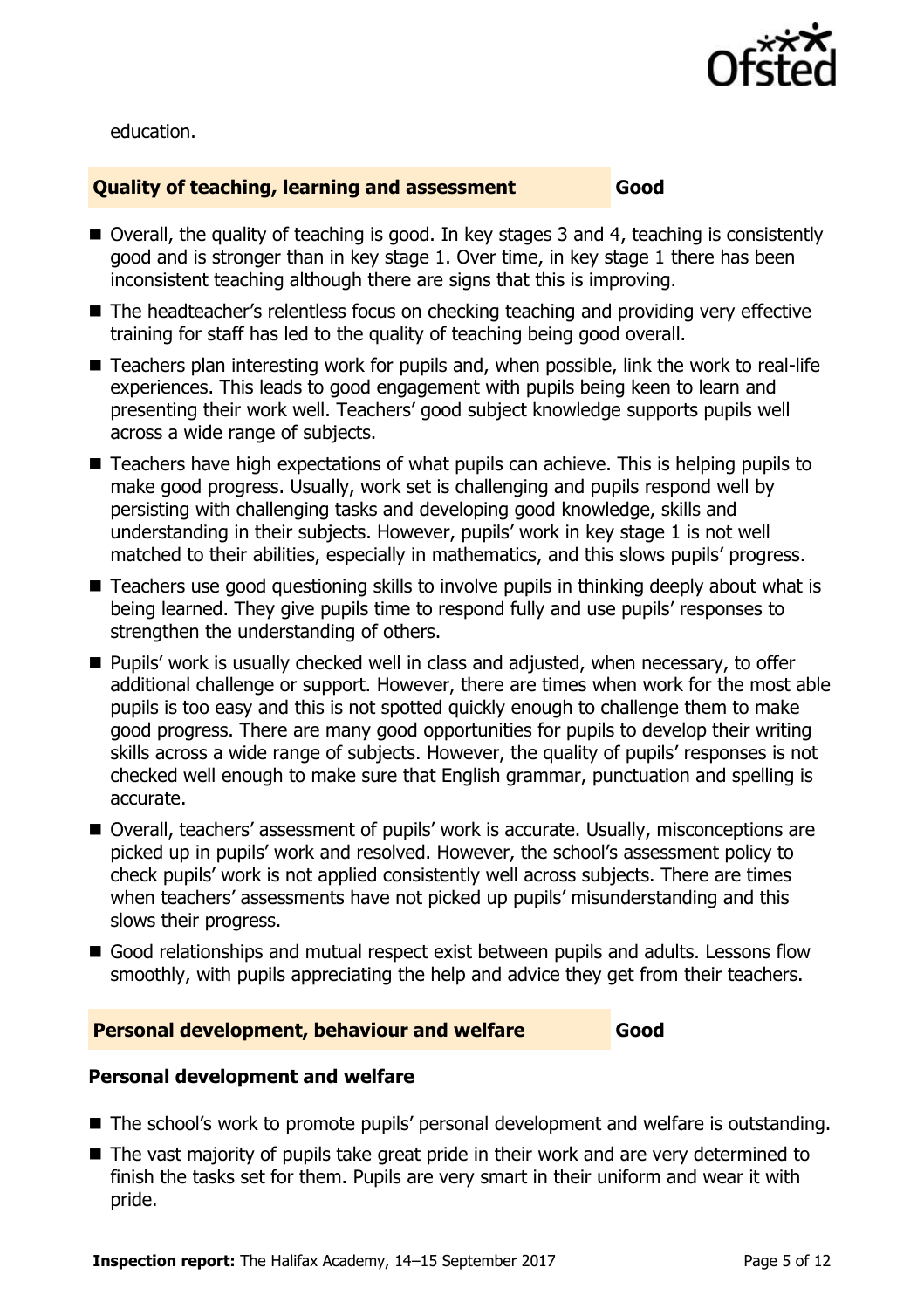

- $\blacksquare$  Many pupils take on leadership roles, contributing impressively to the work of the school. Pupils apply to take on roles such as class representatives, prefects and school councillors and then take part in elections. All key stage 3 and 4 pupils have a 'guarantee' which supports them in aspirational activities. In the previous year, some pupils climbed Ben Nevis and Mount Snowden.
- **Pupils are extremely confident and participate in assemblies using their good** presentation and language skills. Inspectors noted that pupils in Years 1, 2 and 3 were keen to speak about their work to other pupils and their parents during a school assembly.
- **Pupils are exceptionally clear about the school's values and what is expected of them.** They collect for a wide range of charities, including a local hospice, to support those less well off than themselves.
- All pupils spoken with said they are safe in school. Pupils have an extremely clear understanding of how to stay safe, including safe use of the internet. They told inspectors that bullying is rare and should it occur they were confident the school deals with it swiftly. School records confirmed that bullying is rare.
- High-quality careers information, advice and quidance provides a wide range of opportunities for pupils to be well prepared for future learning and work. The school maintains links with all its pupils to make sure they settle into their college courses and employment with training. There are visits to places of employment, interviews by local employers and visits to universities to promote high aspirations.
- **Pupils are pleasant, polite and well mannered. The school is free of litter and displays** of pupils' work in classrooms and corridors are well cared for.

### **Behaviour**

- $\blacksquare$  The behaviour of pupils is good.
- **Pupils conduct themselves well around the school and socialise well together both in** the primary and secondary buildings. Pupils are well supervised and move quickly to their lessons. Occasionally, a few older pupils exhibit boisterous behaviour but soon correct this when staff give them a reminder of the school's expectations.
- In class, behaviour is good. Pupils cooperate well with each other, their teachers and other adults. Pupils' attitudes to learning are good and they are keen to learn, especially when they are challenged appropriately by the work set for them. Very occasionally, pupils can lose concentration, although they tend not to interrupt others.
- Attendance for secondary pupils is above average over time, with below-average rates of regular absenteeism. Despite the school's efforts to ensure regular attendance in key stage 1, too many pupils are absent too often because of extended holidays. There are good systems in place to check on pupils who are absent. These include swift checks by telephone and home visits if contact is not made with parents or if the pupil is regularly absent.
- Exclusion rates from school are low. The few pupils internally isolated in school for poor behaviour have a comprehensive review of their needs and bespoke support to improve their behaviour. This very effective system shows that the small amount of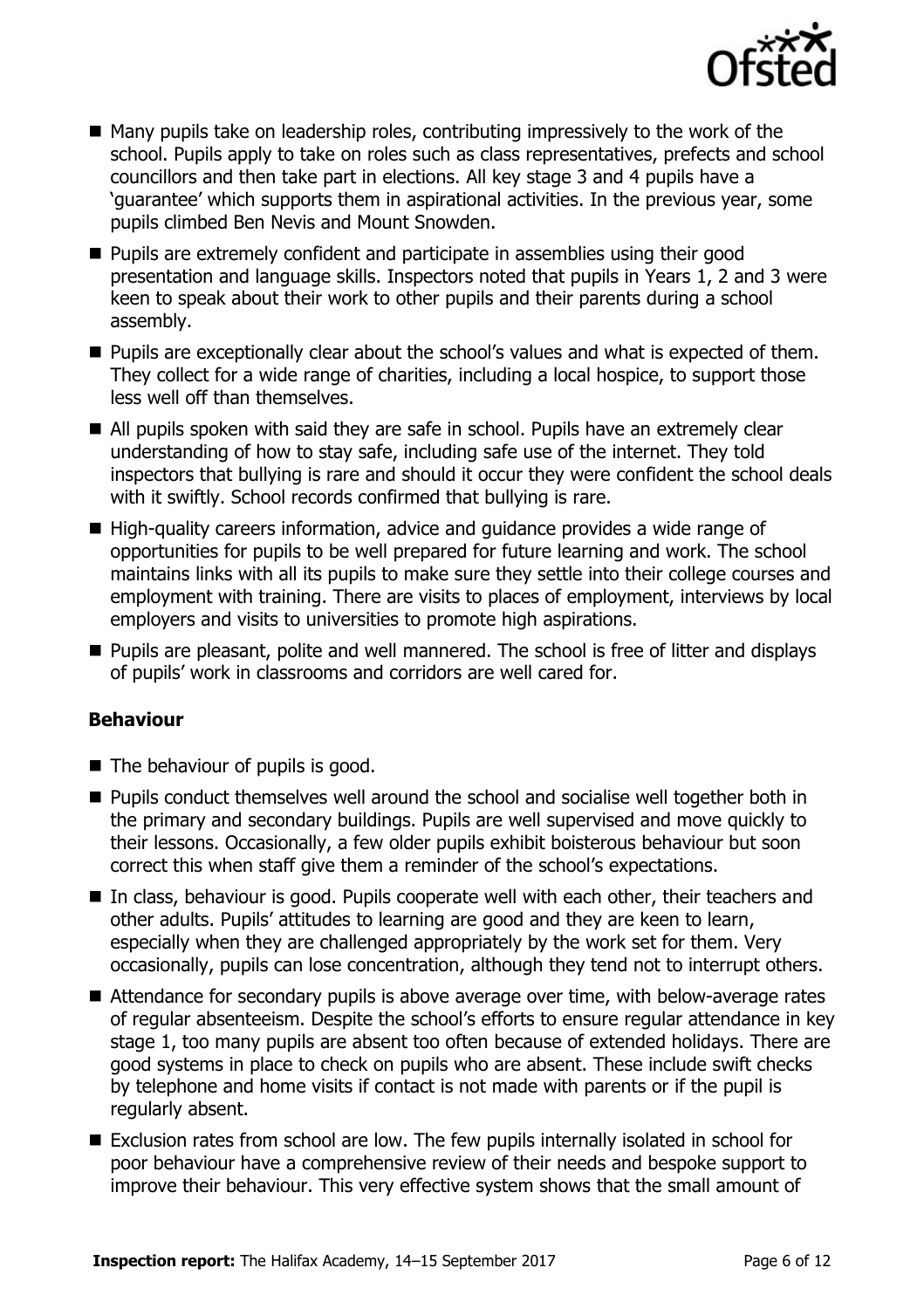

internal isolation is reducing.

**Pupils, parents and staff say they believe behaviour is good.** 

#### **Outcomes for pupils Good Good**

- Across the school, most pupils are making good progress.
- The headteacher and senior leaders have improved the quality of middle leadership to make sure pupils are making good progress in key stages 3 and 4. Pupils' progress in mathematics, science, humanities and modern foreign languages has improved over time because teaching and leadership are now good across a wide range of subjects.
- Since the academy opened, outcomes in English have been outstanding and attainment in art has been well above average. There are excellent displays of pupils' high-quality artwork displayed around the school.
- Over time, leaders have made sure that the least able pupils are supported well by skilful teachers, particularly in Years 7 and 8. This helps the least able pupils to catch up quickly in English and mathematics. Consequently, these pupils are well prepared to meet the academic requirements of a range of subjects and are making good progress across the school.
- $\blacksquare$  The most able pupils have been challenged well by the work set for them and they attain at least as well as similar pupils nationally by the end of key stage 4. Teachers' good subject knowledge enables the most able pupils to be challenged well to ensure their good progress.
- Disadvantaged pupils, including the most able disadvantaged pupils, make outstanding progress in English, with their attainment matching that of others nationally at the end of key stage 4. In mathematics, progress has been variable over time but has strengthened over the past year because of better teaching. Pupils are catching up well in mathematics and a range of subjects because of the additional support they are receiving.
- Those pupils who have special educational needs and/or disabilities are making good progress across key stages 3 and 4. Good leadership identifies the needs of these pupils precisely and teachers are well trained to support the needs of these pupils. This is a good example of the school's commitment to equality of opportunity for all.
- **Pupils achieve well in the very small number of non-GCSE qualifications.**
- $\blacksquare$  The progress pupils make in key stage 1 requires improvement. Teaching has been inconsistent across the key stage and resulted in attainment in mathematics being below average. Work set in mathematics lacks challenge and precision to meet the varying abilities of pupils. Consequently, pupils do not make enough progress to support good outcomes. Pupils' work in books shows that too few have developed greater depth in their writing because the quality of teaching has been variable. A large proportion of disadvantaged pupils had complex special educational needs and/or disabilities and achieved less well than others.
- **Pupils are making good progress in reading. Teachers are trained well in the teaching** of reading skills, including early reading and phonics. Over time, the proportion of pupils reaching the expected standard in the Year 1 phonics check has improved and is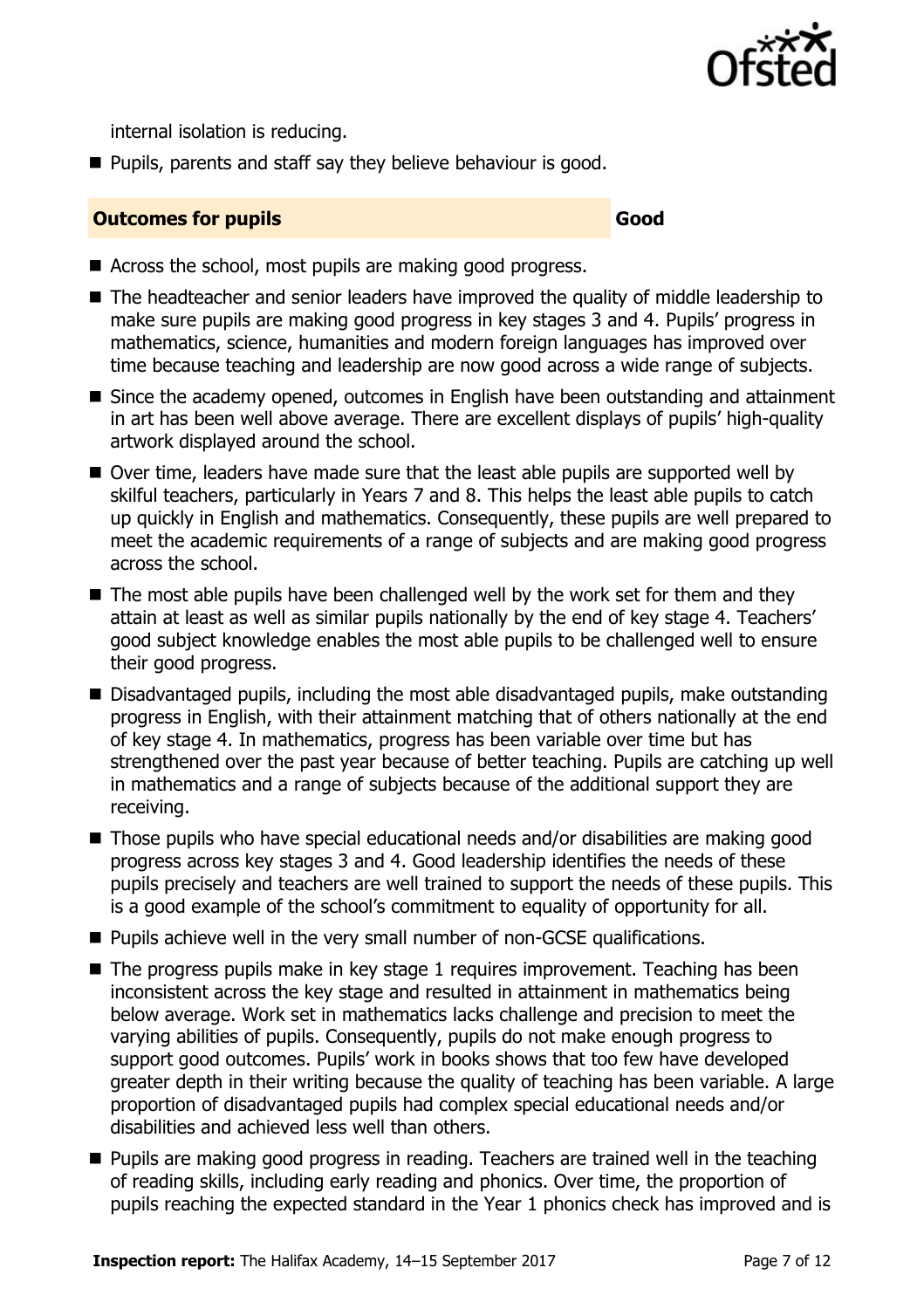

average. By the end of Year 2, all pupils meet the standard. Pupils in key stage 1 use their phonics skills well to read and reading is developing well by the end of Year 2. The school makes sure that pupils read during holiday time by setting a reading challenge for all pupils. Secondary pupils said they enjoyed reading and that the reading challenge helped them maintain their good skills across the summer. Pupils have a good understanding of what they are reading.

#### **Early years provision Good**

- The large majority of children enter Reception with skills that are below those typical for their age. Others, three out of 10, start Reception with skills that are significantly below typical.
- $\blacksquare$  In the past three years, attainment at the end of Reception has been rising. In 2016, the proportion of children attaining a good level of development was broadly average. School information indicates similar proportions of children achieving a good level of development at the end of the last school year. Boys' attainment has improved particularly well in the past year because of good teaching.
- Children's work, from the last school year, shows that good progress was made. Disadvantaged children make good progress as teachers plan well for their needs.
- The curriculum has provided a range of exciting and challenging experiences tailored to children's interests. This supports children's good progress. Many children enter Reception with low communication skills that develop well because leaders have designed a curriculum that focuses strongly on language and communication skills.
- Children's good personal development and welfare is supported well by a range of additional activities. Children have visited a pizza restaurant to make their own pizzas as well as celebrating festivals, including Diwali and Chinese New Year.
- Leaders have made sure there is good engagement with parents. Parents said there are many opportunities to support their children's learning and find out what their children are doing in school.
- Contact with families before their children start Reception is strong. Staff visit every family home before children start Reception. This ensures that children are well prepared for school and any additional needs are identified at an early stage.
- All the appropriate welfare and safeguarding requirements are met in the provision.
- **S** School information indicates that by the end of Reception children are well prepared for their learning in Year 1.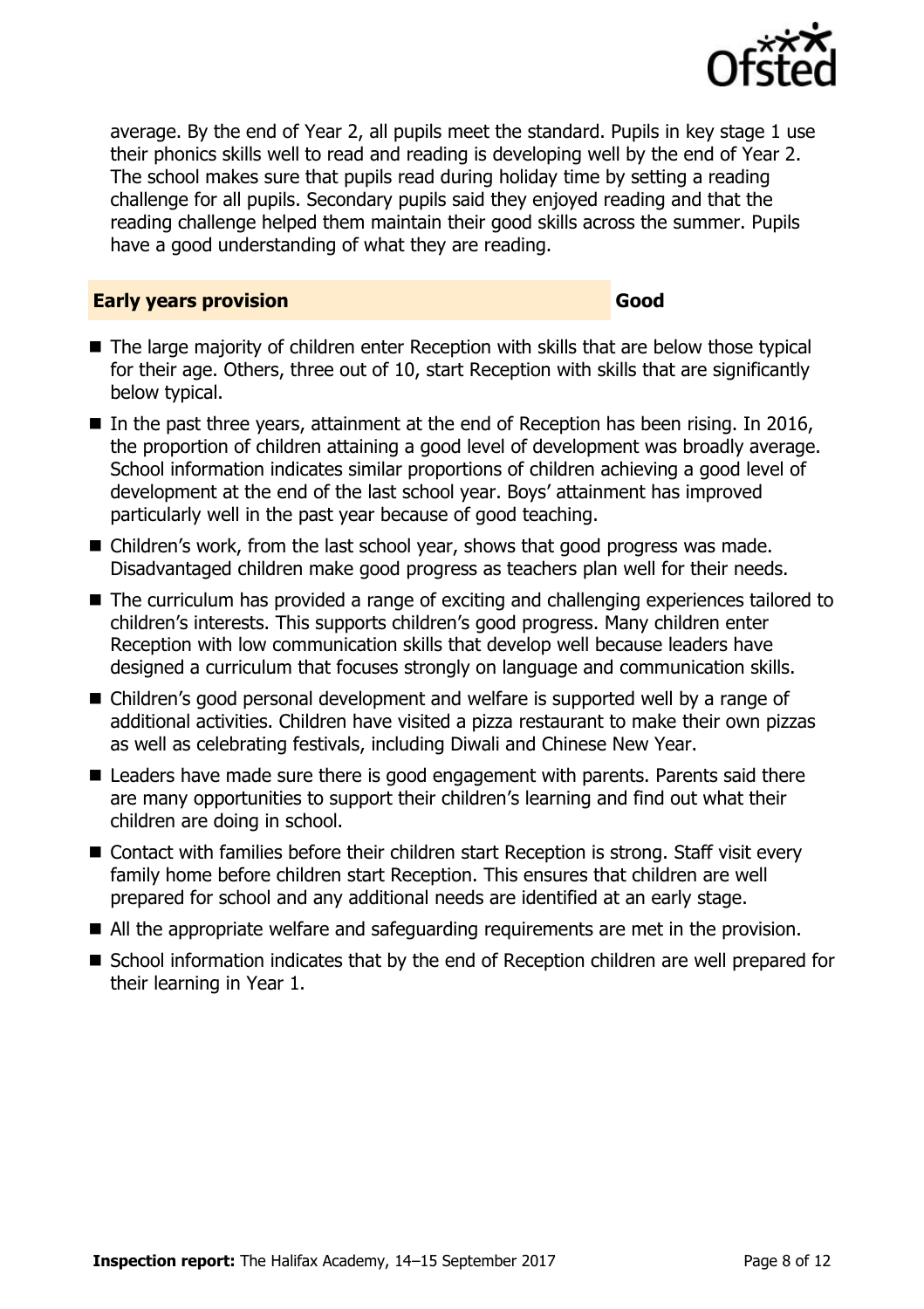

# **School details**

| Unique reference number | 140326     |
|-------------------------|------------|
| Local authority         | Calderdale |
| Inspection number       | 10036526   |

This inspection of the school was carried out under section 5 of the Education Act 2005.

| Type of school                      | All-through                      |  |
|-------------------------------------|----------------------------------|--|
| School category                     | Academy converter                |  |
| Age range of pupils                 | 4 to 16                          |  |
| <b>Gender of pupils</b>             | Mixed                            |  |
| Number of pupils on the school roll | 1,102                            |  |
| Appropriate authority               | The governing body               |  |
| Chair                               | <b>Philip Shepherd</b>           |  |
| <b>Headteacher</b>                  | Mick Kay                         |  |
| Telephone number                    | 01422 301080                     |  |
| Website                             | http://www.thehalifaxacademy.org |  |
| <b>Email address</b>                | admin@thehalifaxacademy.org      |  |
| Date of previous inspection         | Not previously inspected         |  |

### **Information about this school**

- The school converted to academy status on 1 November 2013. When its predecessor school, Halifax High at Wellesley Park, was last inspected by Ofsted it was judged to be good.
- The Halifax Academy is an all-through school for pupils age four to 16. Currently, there are pupils in Reception, Years 1 to 3 and Years 7 to 11. The academy introduced primary education in September 2014, having appointed the head of the primary phase in April 2014. Primary education was housed in temporary accommodation until a new primary building opened in February 2016.
- The school is larger than the average-sized secondary school.
- The proportion of disadvantaged pupils supported through the pupil premium is above average. Over four out of 10 pupils are disadvantaged.
- Almost all pupils are from minority ethnic groups with the vast majority of Pakistani heritage. Most pupils speak English as an additional language.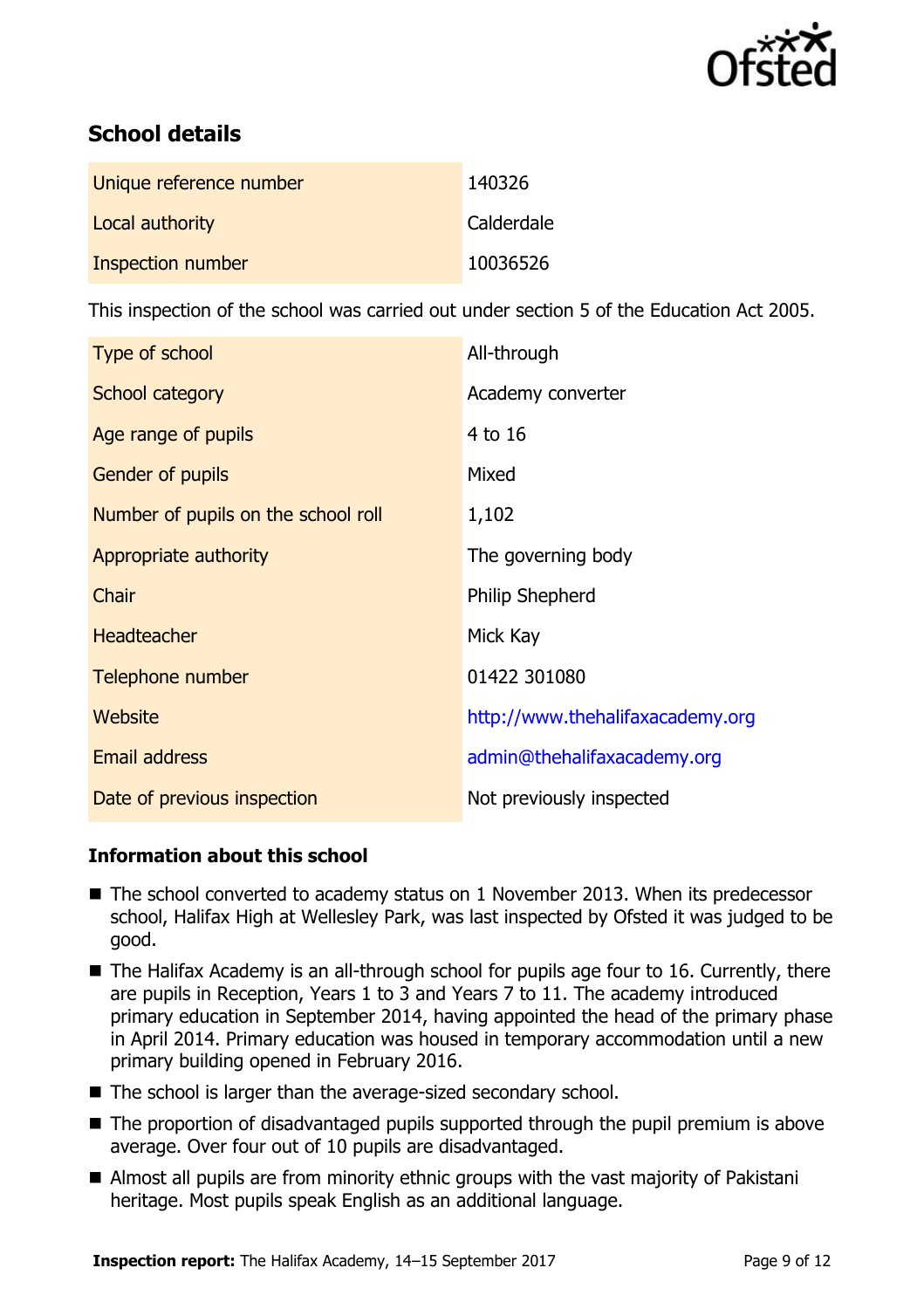

- The proportion of pupils who have support for special educational needs and/or disabilities is average.
- The proportion of pupils with a statement of special educational needs or an education, health and care plan is above average.
- The school meets the government's current floor standards for progress by the end of Year 11.
- The school does not use alternative providers of education.
- The Halifax Academy recently formed the Impact Education Multi-Academy Trust and has sponsor status. Currently, the school is the only member of the trust. Recent staffing changes have occurred to support the development of the multi-academy trust.
- The school meets requirements on the publication of specified information on its website.
- The school complies with Department for Education guidance on what academies should publish.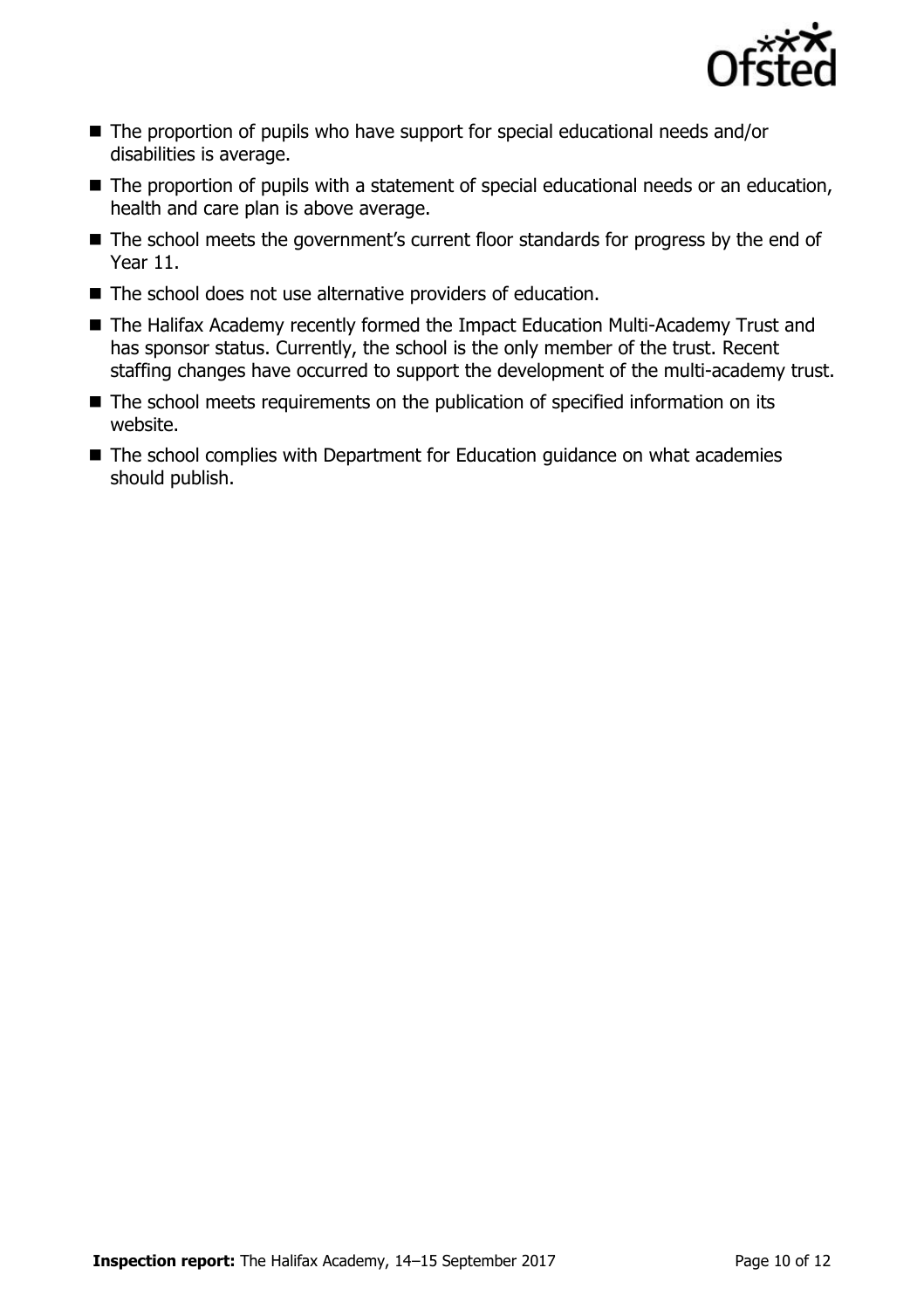

# **Information about this inspection**

- Inspectors observed a range of teaching and learning in parts of lessons. Several sessions were jointly observed with leaders.
- **Throughout the two days of the inspection, inspectors spoke with pupils, both** individually and in groups, about learning and safety.
- Children in Reception had not started school when the inspection occurred.
- **Inspectors reviewed pupils' work in lessons and analysed samples of work in pupils'** books.
- **Inspectors listened to primary and secondary pupils reading.**
- An inspector held a meeting with the chair of the local governing body and seven other governors. The lead inspector spoke with the school's improvement partner.
- **Inspectors also held meetings with senior leaders and other staff.**
- **Inspectors looked at the school's review of its own performance, its development and** improvement plan, a number of key school policies and the minutes of governing body meetings. They considered a range of documentation in relation to child protection, safeguarding, behaviour and attendance.
- **Inspectors analysed 11 responses to the online questionnaire for parents (Parent** View), 30 responses to Ofsted's pupil questionnaire and 112 responses to the staff questionnaire. Also, inspectors analysed school questionnaires completed by parents.

#### **Inspection team**

| Jim McGrath, lead inspector | Ofsted Inspector |
|-----------------------------|------------------|
| <b>John McNally</b>         | Ofsted Inspector |
| Janet Keefe                 | Ofsted Inspector |
| Natasha Greenough           | Ofsted Inspector |
| <b>Christine Durand</b>     | Ofsted Inspector |